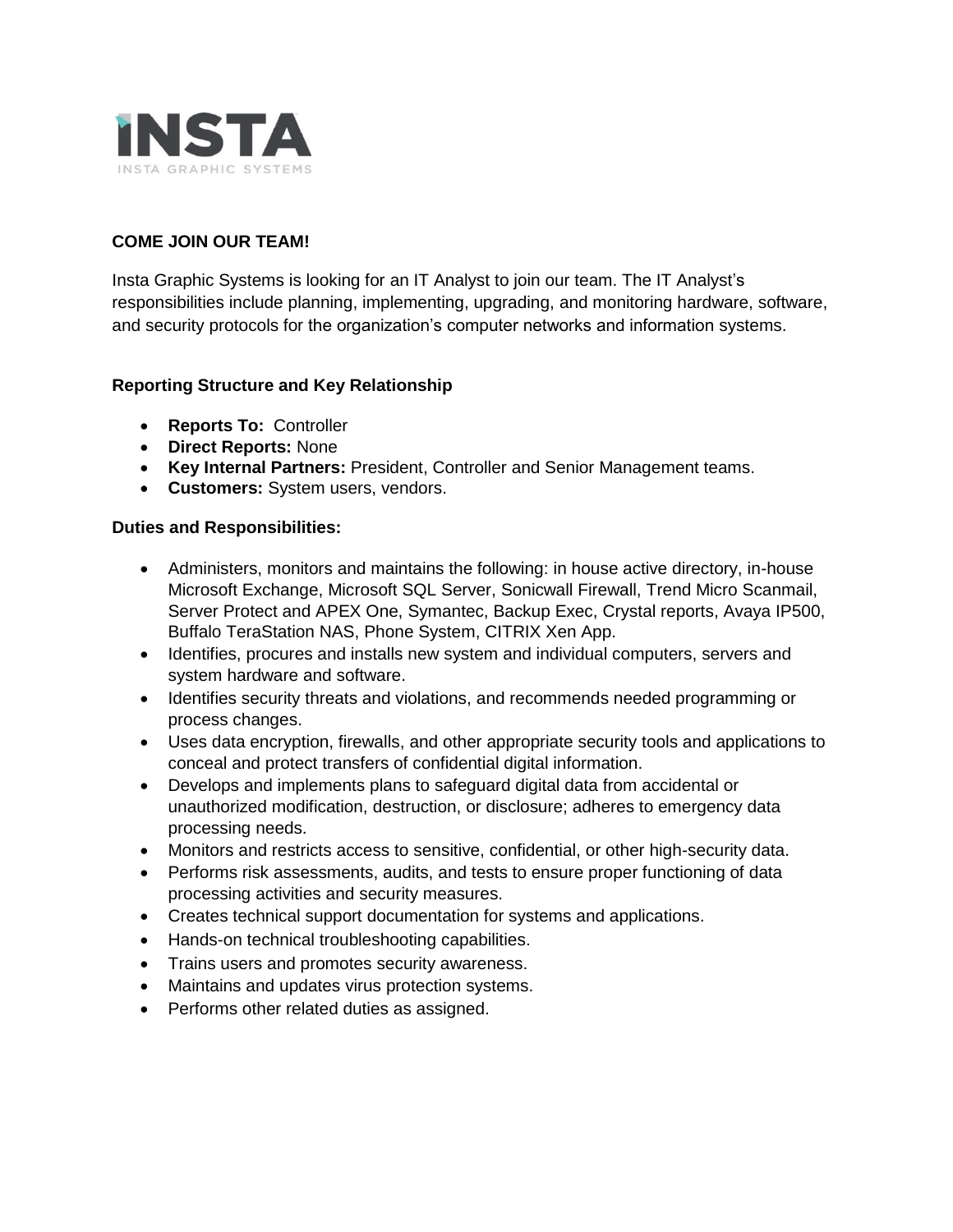# **Education, Experience, and Competencies**

**Education:** Bachelor's degree in Computer Science, Programming, or a related field required

**Experience:** 3 – 5 years

## **Required Skills/Abilities:**

- Demonstrated problem-solving and analytical skills.
- Proficient, or able to gain proficiency with, an ERP and security software applications and tools.
- Thorough understanding of computer-related security systems including firewalls, encryption, and password protection and authentication.
- Proficient in Microsoft Office Suite (Configuration and functionality of the Windows 7, 10 and 11 Operating Systems).
- Crystal report writer / Woo commerce & E bridge.
- Excellent verbal, written communication and interpersonal skills.
- Organized with attention to detail.
- Quick learner, open to learn new skills.
- Ability to work well with others and look for ways to help.
- Flexible and open to change.
- Results driven.

## **Other**

- Physical and Environmental Requirements: While performing the duties of this job, the employee is regularly required to talk or hear. The employee is frequently required to stand and sit. The employee is occasionally required to walk and reach with hands and arms. The employee must occasionally lift and/or move up to 25 pounds. Specific vision abilities required by this job include close vision and color vision.
- Work environment includes front-office and manufacturing. The noise level in the work environment is usually moderate.

## **What we offer:**

- Competitive salary
- Comprehensive benefits package including: medical, dental and vision.
- 401K Plan
- Paid time off and holidays

Disclaimer: This job description is not intended to be all-inclusive, and employees will also perform other duties as assigned by management as required.

Company reserves the right to revise or change job duties and responsibilities as the need arises. This job description does not constitute a written or implied contract of employment.